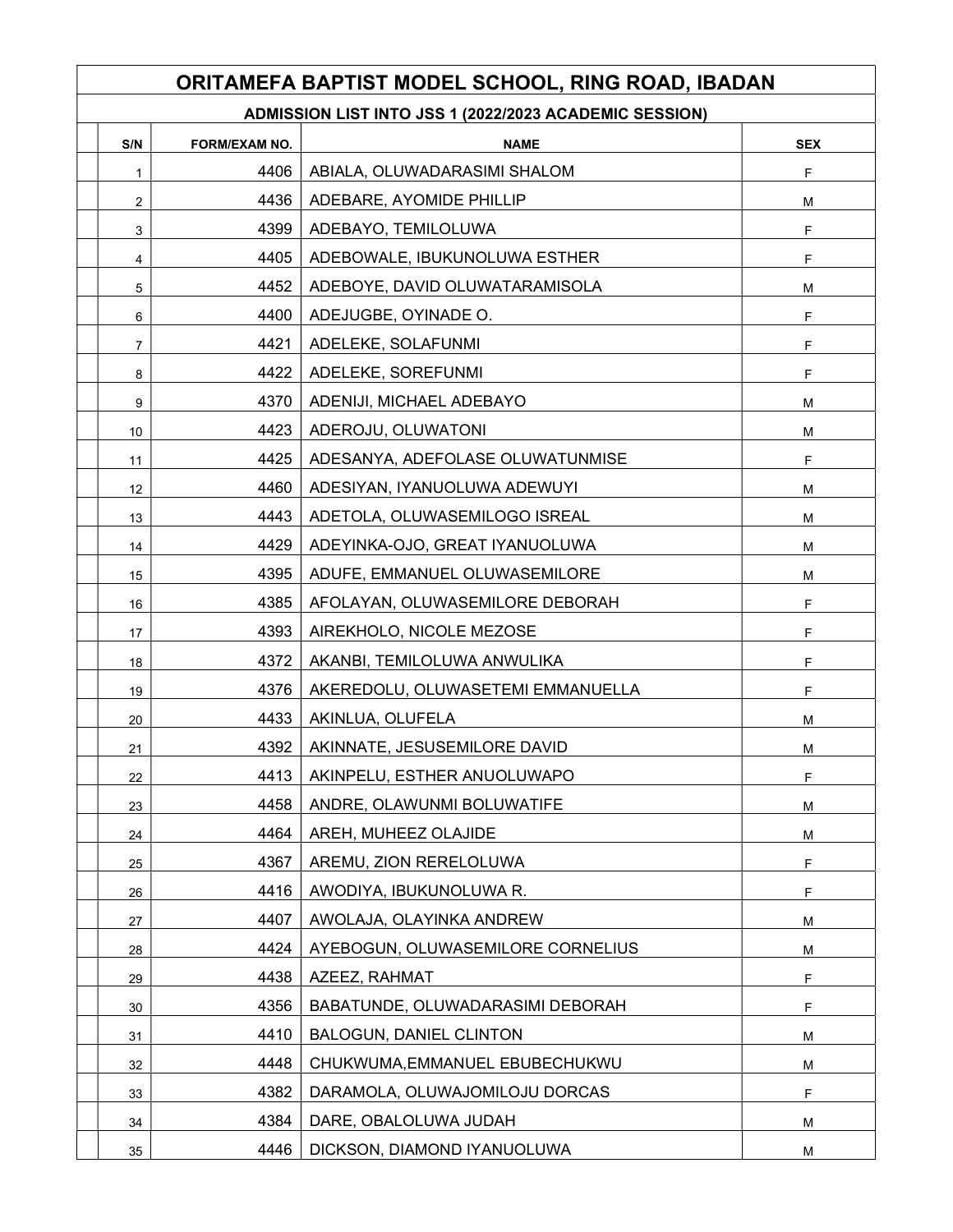| 36 | 4398 | EGBEMODE, FOPEFOLUWA                 | M           |
|----|------|--------------------------------------|-------------|
| 37 | 4457 | EHIEDU, DANIELLA ADAEZE              | $\mathsf F$ |
| 38 | 4359 | ELUSIE, GREAT-DEBORAH                | $\mathsf F$ |
| 39 | 4428 | ENIOWO, AYOOLUWAKUNUMI PAUL          | M           |
| 40 | 4426 | ERINFOLAMI, OLUWABUKUNMI JOSEPHINE   | $\mathsf F$ |
| 41 | 4427 | ERINFOLAMI, OLUWAFEMI JOSEPH         | M           |
| 42 | 4368 | FADARE, OLAYEMI                      | F           |
| 43 | 4417 | FALAKO, TOMILOLA ANUOLUWAPO          | F           |
| 44 | 4397 | FALEGBE, FERANMI                     | М           |
| 45 | 4402 | FEMI-OLUPINLA, JOSEPH IYANUOLUWA     | М           |
| 46 | 4403 | FEMI-OLUPINLA, JOSEPHINE OLUWADABIRA | F           |
| 47 | 4440 | IBITOYE, IBUKUNOLUWA                 | M           |
| 48 | 4357 | IFEWEKU, UGOCHUKWU OLUWAMAYOWA       | М           |
| 49 | 4434 | ITAKPE, JOAN ESHIOLA                 | $\mathsf F$ |
| 50 | 4388 | IYUN, SAMUEL ARAMIDE                 | F           |
| 51 | 4386 | JAGUNO, JUSTUS JESUSEUN              | M           |
| 52 | 4418 | KAZEEM, MARY OGOKITAN                | F           |
| 53 | 4461 | <b>KEHINDE, JESUDUNSIN</b>           | F           |
| 54 | 4396 | KOLAWOLE, IREMIDE JOHN               | М           |
| 55 | 4380 | KUMOLU, OLUWADAMILOLA AYOMIDE        | М           |
| 56 | 4354 | LANIYAN, IGBEKELEOLUWADUN FAITH      | F           |
| 57 | 4366 | LATUNJI, JESULOLUWA ELVIS            | М           |
| 58 | 4420 | LAWAL, MARYAM AYOBAMI                | $\mathsf F$ |
| 59 | 4462 | MAKINDE, TEMILOLUWA IMISIOLUWA       | F           |
| 60 | 4351 | MBANU, FELICIA CHIDERA               | F           |
| 61 | 4352 | OBAJEGEDE, OLUWAJOBA AYOTUNDE        | М           |
| 62 | 4391 | ODEBUNMI, PROSPER OBALOLUWA          | M           |
| 63 | 4389 | ODEDINA, FELICIA EWAOLUWA            | $\mathsf F$ |
| 64 | 4441 | ODUBANJO, DORCAS MOTUNRAYO           | F           |
| 65 | 4361 | ODUSOTE, TAIWO OLADIPUPO             | M           |
| 66 | 4439 | OGBEWE, BLOSSOM ABIEYUWA             | F           |
| 67 | 4363 | OGUNBADEJO, GREATNESS OLUWAJOMILOJU  | М           |
| 68 | 4377 | OJO, OLUWADABIRA                     | M           |
| 69 | 4371 | OKAFOR, ONYEBUCHI JOSEPHVAZ          | м           |
| 70 | 4390 | OKEWOLE, ELIJAH ADETUNJI             | M           |
| 71 | 4454 | OKOYE, CHIKAMSO BLESSING             | F           |
| 72 | 4432 | OLABANJI, OLUWAJOBALAYEMI ELLIOT     | м           |
| 73 | 4415 | OLADIPUPO, ZION ENIOLA               | F           |